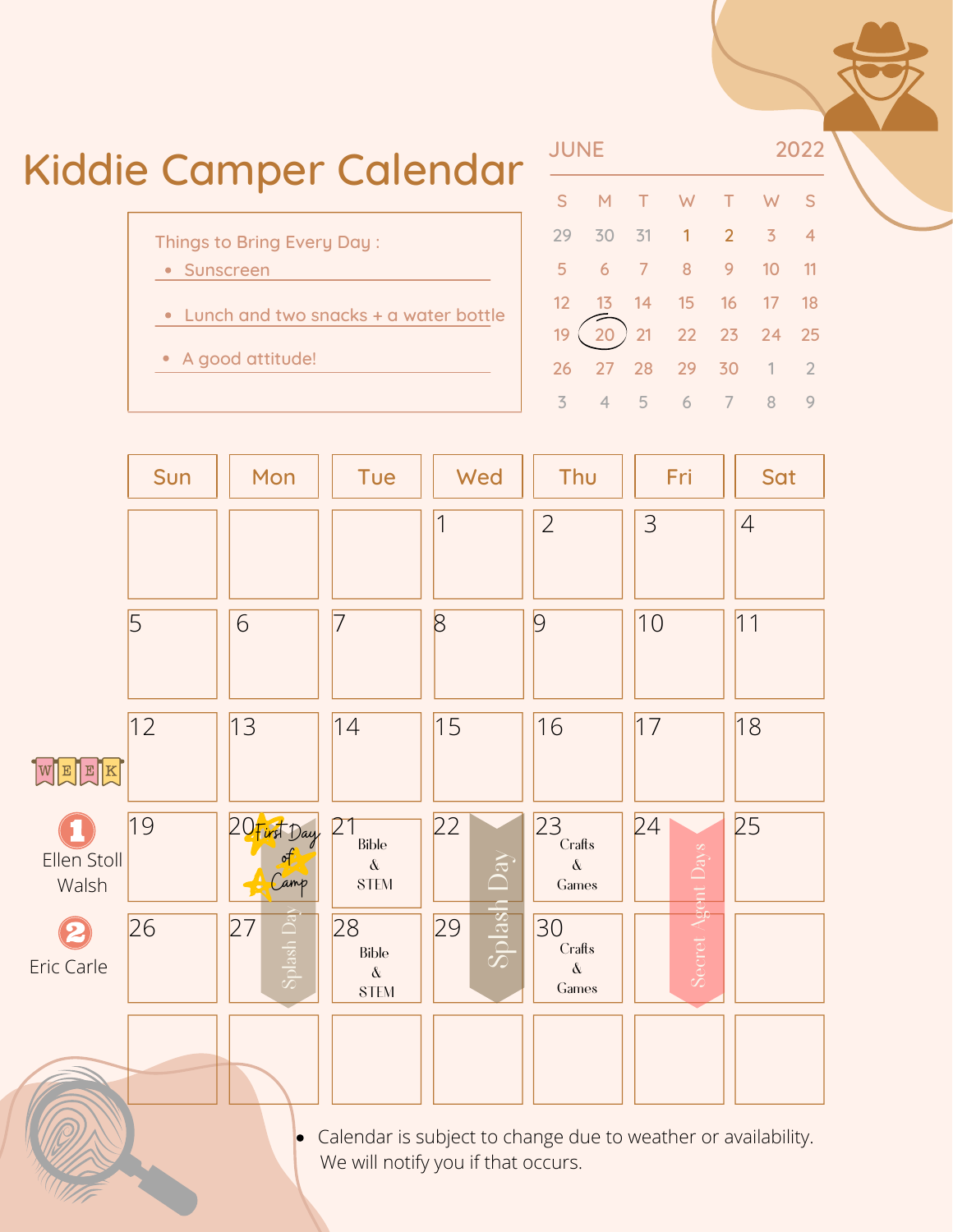

Calendar is subject to change due to weather or availability.  $\bullet$ We will notify you if that occurs.

Dr. Seuss